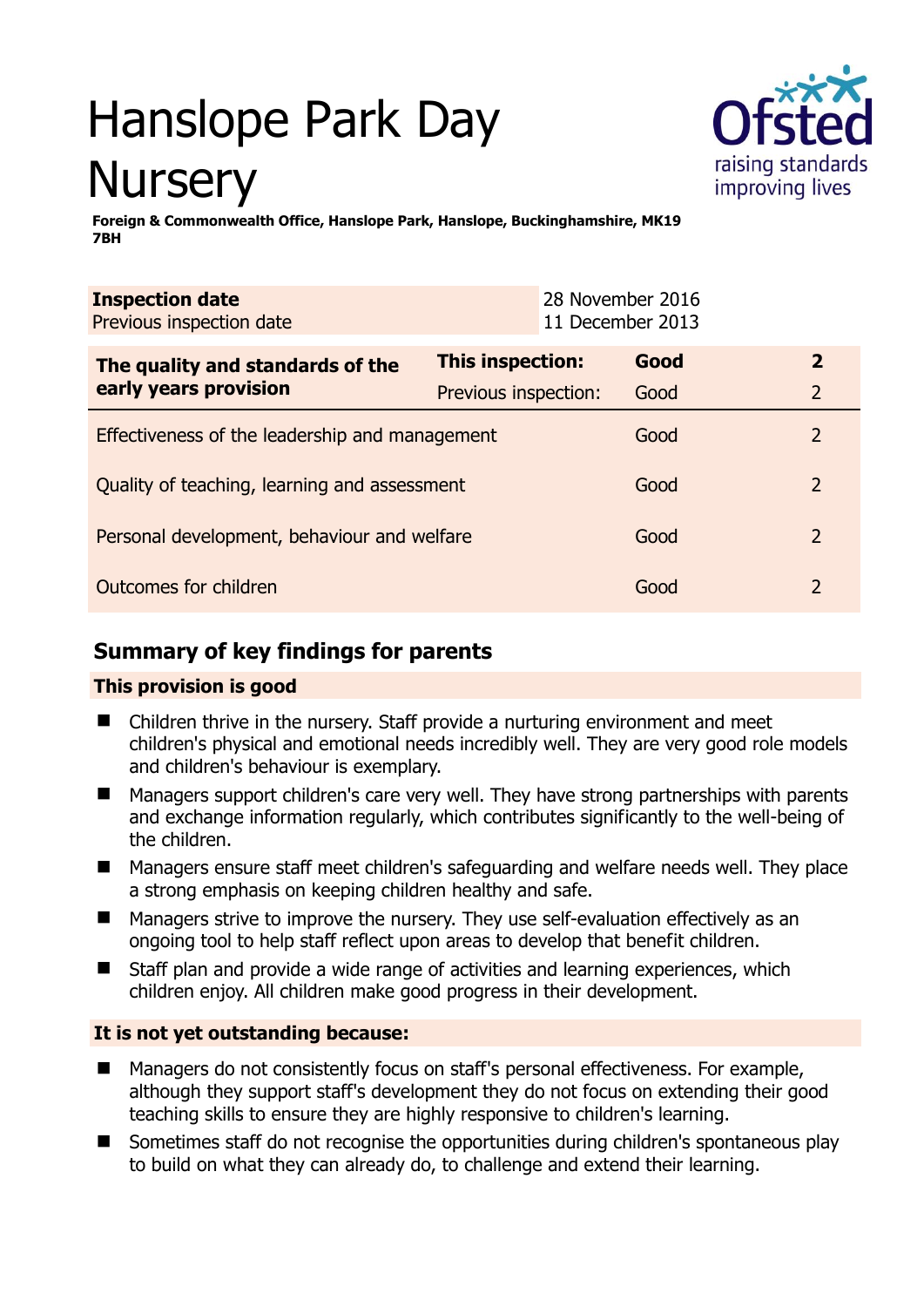# **What the setting needs to do to improve further**

### **To further improve the quality of the early years provision the provider should:**

- build on each staff's personal effectiveness to clearly focus on extending their good teaching skills to the highest level
- use children's spontaneous play to consistently build on what they already know to challenge and extend their learning.

### **Inspection activities**

- The inspector observed children's play and staff interaction with children in all areas of the nursery, and viewed the resources and equipment for children's use.
- The inspector held discussions with the nursery managers, leaders, staff and children.
- $\blacksquare$  The inspector took account of the views of parents.
- The inspector checked evidence of safeguarding practices, staff recruitment, staff training and professional development, and the evaluation processes.
- The inspector looked at records for children's learning and development, and discussed how staff assess children's progress.

# **Inspector**

Amanda Perkin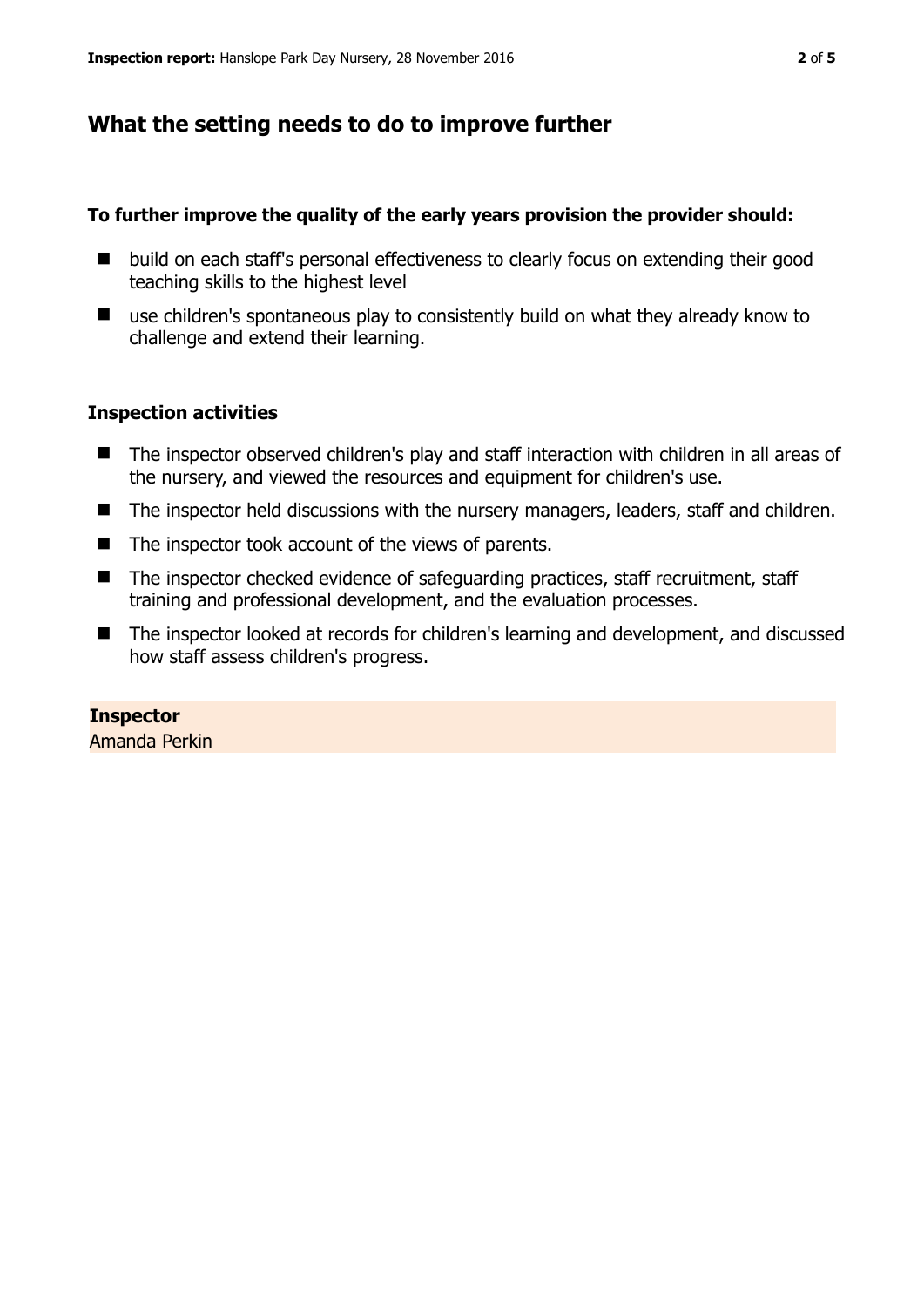# **Inspection findings**

### **Effectiveness of the leadership and management is good**

Safeguarding is effective. Managers ensure staff have a good understanding of the procedures to follow should they have a concern about a child to protect their welfare. Managers have plenty of enthusiasm and identify training to update staff skills. For example, staff use their new knowledge from training to support children's social and emotional development very effectively. Managers regularly reflect on the quality of the learning environments with staff. For example, staff have made more space for toddlers' exploration and the babies enjoy a smaller room more suitable to their needs.

### **Quality of teaching, learning and assessment is good**

Staff use observations and assessments well to plan for children's learning. Managers monitor children's ongoing progress to ensure any children requiring additional support catch up quickly. Staff encourage babies to explore how things work. For example, they learn that when they step onto the musical mat or push the buttons on programmable toys they make different sounds. Staff support older children to think and solve problems well. For example, they asked children to try different ways to wrap a present, fix the stamp and where to post a letter, all in time for the Christmas post. Staff help children to develop their vocabulary. For example, while toddlers had fun exploring natural materials, staff describe their actions in words, which the children copied. Staff encourage children's imaginations, for instance they seek children's ideas for sauces to add to their meal.

### **Personal development, behaviour and welfare are good**

There is a very harmonious and friendly atmosphere in this nurturing nursery. Staff know children and their families extremely well. The highly caring staff team cares for children and babies very well. For example, staff are extremely sensitive to children's emotional needs and help them to deal with difficult situations very well. Since the last inspection, managers have enlarged the outdoor area, which has helped to improve children's physical activity. For example, they play outdoors in all weathers and have ample opportunities to test and extend their physical skills.

### **Outcomes for children are good**

All children make good progress in their development. They learn a wide range of skills that prepares them effectively for their future learning. Children are motivated to learn. They are confident communicators, for example children exchange information, ask questions and express their own ideas. They cooperate well with their peers and happily involve others in their play. For example, children share resources as they play with sand and cups to create pretend Christmas cakes. Children learn early reading skills, for instance they recognise numbers and their name. Children learn about the effects of exercise, for example, as they move their bodies to music.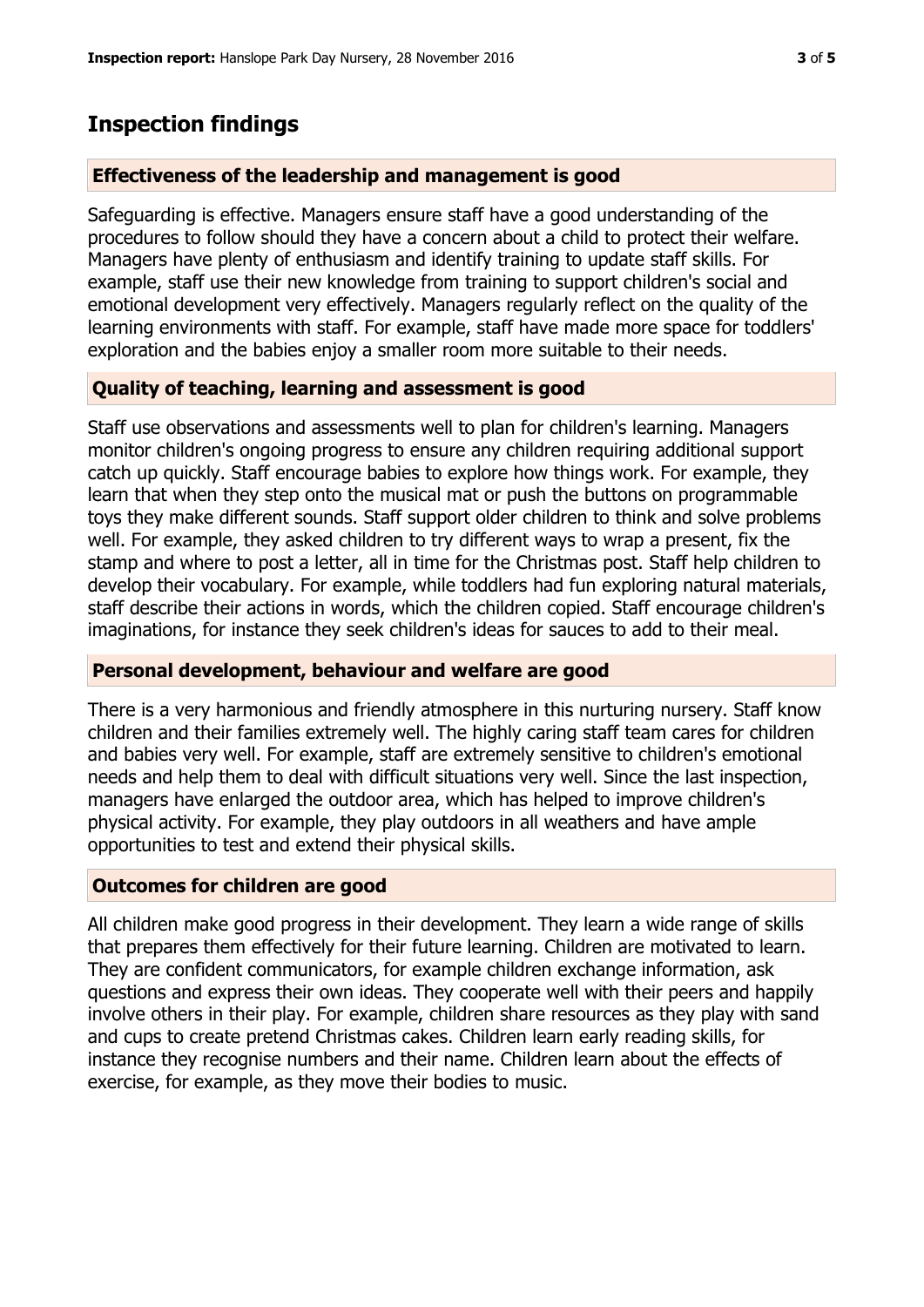# **Setting details**

| Unique reference number                             | EY278067                                                                             |  |  |
|-----------------------------------------------------|--------------------------------------------------------------------------------------|--|--|
| <b>Local authority</b>                              | Milton Keynes                                                                        |  |  |
| <b>Inspection number</b>                            | 1061750                                                                              |  |  |
| <b>Type of provision</b>                            | Full-time provision                                                                  |  |  |
| Day care type                                       | Childcare - Non-Domestic                                                             |  |  |
| <b>Registers</b>                                    | Early Years Register, Compulsory Childcare<br>Register, Voluntary Childcare Register |  |  |
| Age range of children                               | $0 - 4$                                                                              |  |  |
| <b>Total number of places</b>                       | 57                                                                                   |  |  |
| Number of children on roll                          | 58                                                                                   |  |  |
| Name of registered person                           | Foreign and Commonwealth Office Committee                                            |  |  |
| <b>Registered person unique</b><br>reference number | RP522847                                                                             |  |  |
| Date of previous inspection                         | 11 December 2013                                                                     |  |  |
| <b>Telephone number</b>                             | 01908 515794                                                                         |  |  |

Hanslope Park Day Nursery registered in 2004. It operates within the grounds of Hanslope Park in Milton Keynes, Buckinghamshire. The nursery is open each weekday, from 8am until 5.30pm on Monday to Thursday, and from 8am until 5pm on Friday. The nursery receives funding for the provision of free early education for children aged three and four years. The nursery serves staff working for the Foreign & Commonwealth Office. The nursery employs 20 staff. Of these, 15 staff hold appropriate early years qualifications at level 3.

This inspection was carried out by Ofsted under sections 49 and 50 of the Childcare Act 2006 on the quality and standards of provision that is registered on the Early Years Register. The registered person must ensure that this provision complies with the statutory framework for children's learning, development and care, known as the early years foundation stage.

Any complaints about the inspection or the report should be made following the procedures set out in the guidance 'Complaints procedure: raising concerns and making complaints about Ofsted', which is available from Ofsted's website: www.gov.uk/government/organisations/ofsted. If you would like Ofsted to send you a copy of the guidance, please telephone 0300 123 4234, or email enquiries@ofsted.gov.uk.